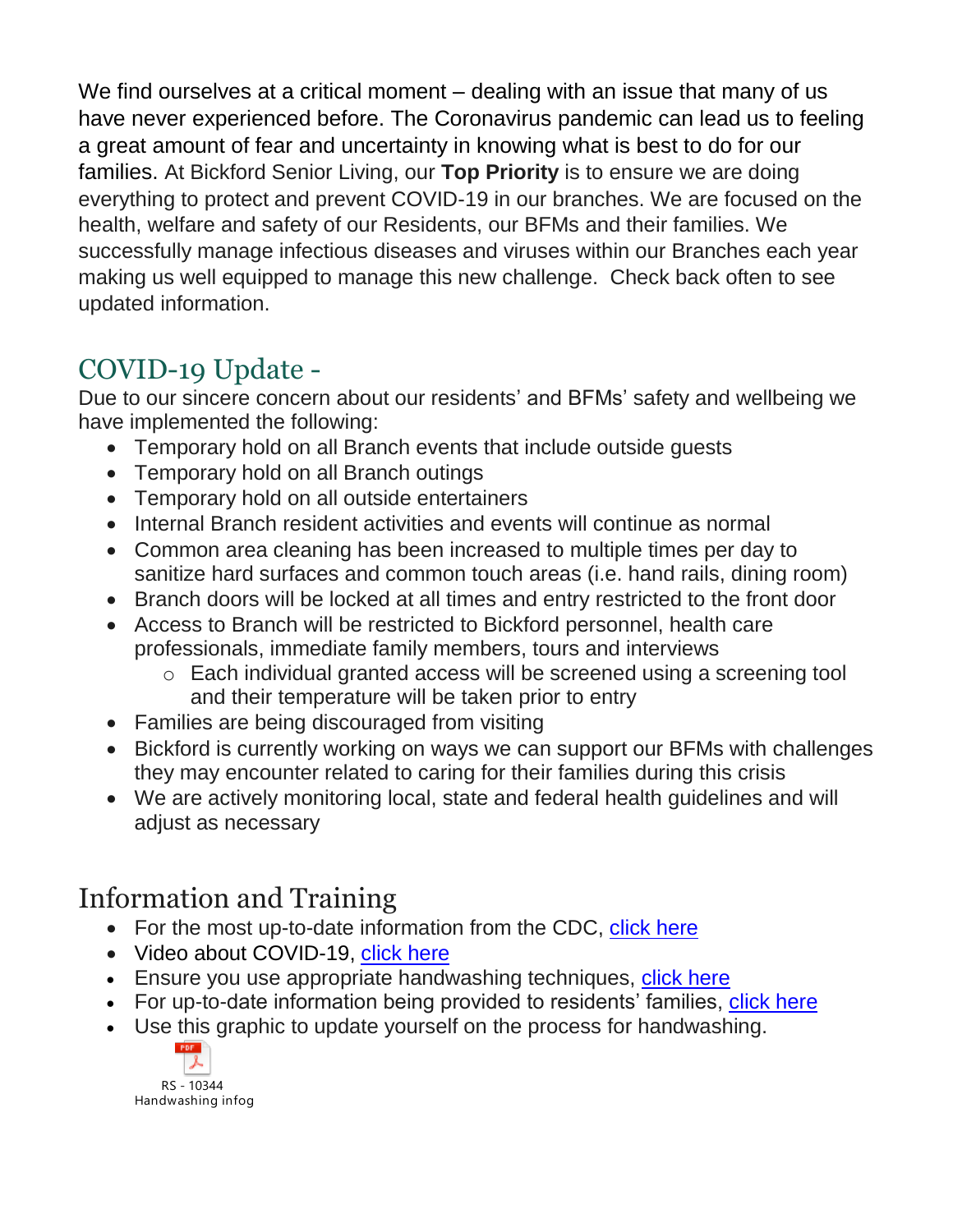### Take steps to protect yourself



#### **Clean your hands often**

- **Wash your hands** often with soap and water for at least 20 seconds especially after you have been in a public place, or after blowing your nose, coughing, or sneezing.
- If soap and water are not readily available, **use a hand sanitizer that contains at least 60% alcohol**. Cover all surfaces of your hands and rub them together until they feel dry.
- **Avoid touching your eyes, nose, and mouth** with unwashed hands.



#### **Avoid close contact**

- **Avoid close contact** with people who are sick
- Put **distance between yourself and other people** if COVID-19 is spreading in your community. This is especially important for [people who are at higher risk of getting very sick.](https://www.cdc.gov/coronavirus/2019-ncov/specific-groups/high-risk-complications.html)

Take steps to protect others